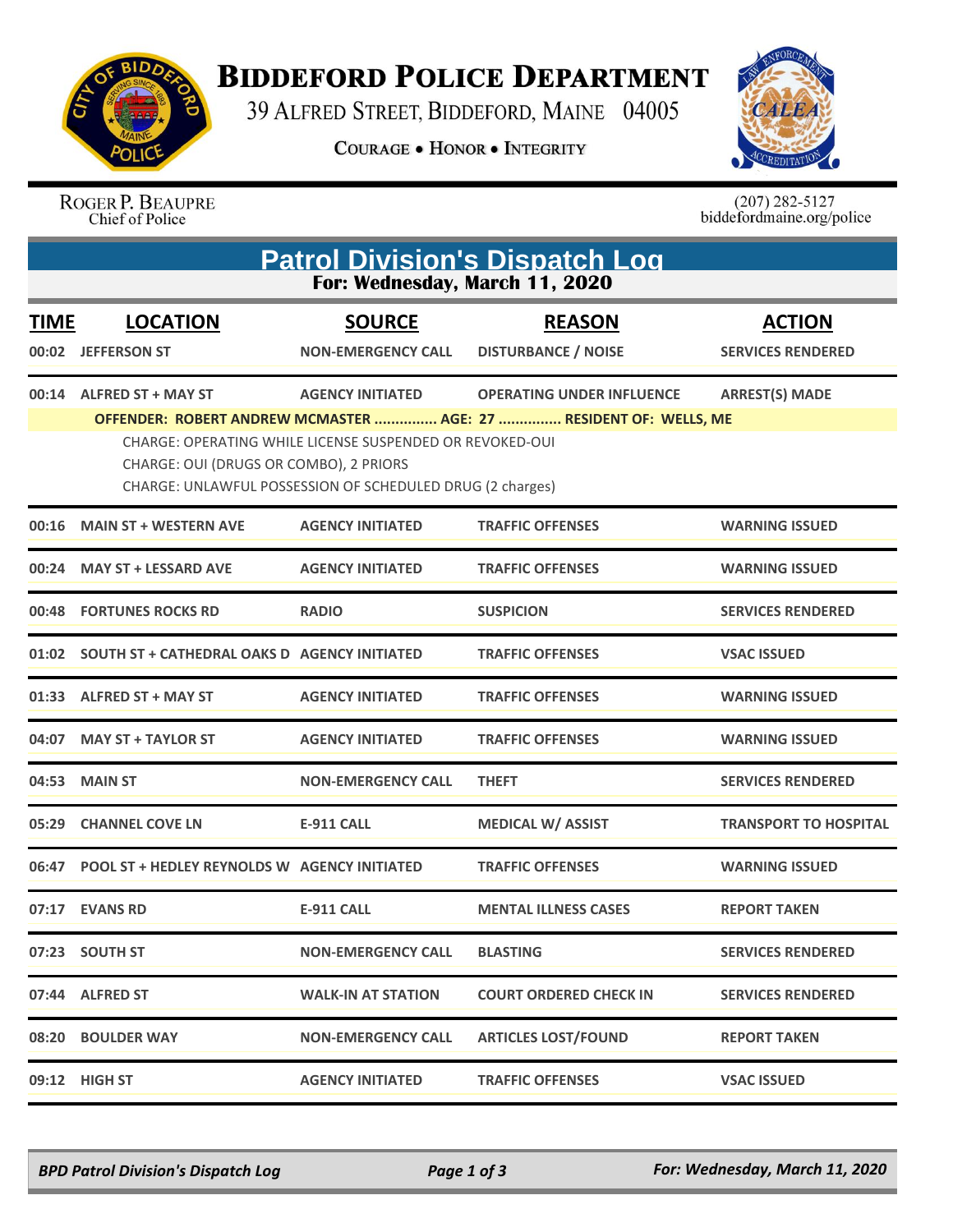| <b>TIME</b> | <b>LOCATION</b>           | <b>SOURCE</b>             | <b>REASON</b>                    | <b>ACTION</b>             |
|-------------|---------------------------|---------------------------|----------------------------------|---------------------------|
|             | 10:15    FOSS ST          | <b>NON-EMERGENCY CALL</b> | <b>CHECK WELFARE</b>             | <b>SERVICES RENDERED</b>  |
|             | 10:23 ELM ST              | <b>WALK-IN AT STATION</b> | <b>CIVIL COMPLAINT</b>           | <b>SERVICES RENDERED</b>  |
|             | 10:55 ALFRED ST           | <b>NON-EMERGENCY CALL</b> | <b>PAPERWORK</b>                 | <b>SERVICES RENDERED</b>  |
|             | 11:00 BRISTOL ST          | <b>WALK-IN AT STATION</b> | <b>PAPERWORK</b>                 | <b>SERVICES RENDERED</b>  |
|             | 11:05 POMERLEAU ST        | <b>NON-EMERGENCY CALL</b> | <b>THEFT</b>                     | <b>NEGATIVE CONTACT</b>   |
|             | 11:14 MARSHALL AVE        | <b>NON-EMERGENCY CALL</b> | <b>CHECK WELFARE</b>             | <b>SERVICES RENDERED</b>  |
|             | <b>11:30 MAIN ST</b>      | <b>NON-EMERGENCY CALL</b> | <b>DISTURBANCE / NOISE</b>       | <b>SERVICES RENDERED</b>  |
|             | 11:38 ALFRED ST           | <b>NON-EMERGENCY CALL</b> | <b>CHECK WELFARE</b>             | <b>SERVICES RENDERED</b>  |
|             | 11:46 WEST ST             | <b>WALK-IN AT STATION</b> | <b>BURGLARY</b>                  | <b>UNFOUNDED</b>          |
|             | 12:07 SUMMER ST           | <b>NON-EMERGENCY CALL</b> | <b>MESSAGE DELIVERY</b>          | <b>NEGATIVE CONTACT</b>   |
|             | 12:26 FRANKLIN ST         | <b>WALK-IN AT STATION</b> | <b>THEFT</b>                     | <b>SERVICES RENDERED</b>  |
|             | <b>13:10 HOPE LN</b>      | <b>AGENCY INITIATED</b>   | <b>PAPERWORK</b>                 | <b>PAPERWORK SERVED</b>   |
|             | 13:13 SOKOKIS RD          | <b>AGENCY INITIATED</b>   | <b>ANIMAL COMPLAINT</b>          | <b>NEGATIVE CONTACT</b>   |
|             | 13:13 SOUTH ST            | <b>E-911 CALL</b>         | 911 MISUSE                       | <b>NO ACTION REQUIRED</b> |
|             | 13:15 ELM ST              | <b>NON-EMERGENCY CALL</b> | <b>ALL OTHER</b>                 | <b>SERVICES RENDERED</b>  |
|             | 13:24 ALFRED ST           | <b>WALK-IN AT STATION</b> | <b>COURT ORDERED CHECK IN</b>    | <b>SERVICES RENDERED</b>  |
|             | 14:09 ALFRED ST           | <b>WALK-IN AT STATION</b> | <b>PAPERWORK</b>                 | <b>PAPERWORK SERVED</b>   |
|             | 14:27 BIRCH ST            | <b>NON-EMERGENCY CALL</b> | <b>ALL OTHER</b>                 | <b>SERVICES RENDERED</b>  |
|             | 15:08 ALFRED ST           | <b>WALK-IN AT STATION</b> | <b>ARTICLES LOST/FOUND</b>       | <b>SERVICES RENDERED</b>  |
|             | 15:15 ALFRED ST           | <b>NON-EMERGENCY CALL</b> | <b>RADIO PROBLEM</b>             | <b>SERVICES RENDERED</b>  |
|             | 15:24 ELM ST              | <b>NON-EMERGENCY CALL</b> | <b>SUSPICION</b>                 | <b>REPORT TAKEN</b>       |
|             | 15:32 YORK ST             | <b>WALK-IN AT STATION</b> | <b>PAPERWORK</b>                 | <b>NEGATIVE CONTACT</b>   |
|             | 15:32 ALFRED ST           | <b>AGENCY INITIATED</b>   | <b>RECOVERED STOLEN PROPERTY</b> | <b>SERVICES RENDERED</b>  |
|             | 16:08 ELM ST + GRAYSON ST | <b>AGENCY INITIATED</b>   | <b>TRAFFIC OFFENSES</b>          | <b>WARNING ISSUED</b>     |
|             | 16:12 MASON ST            | <b>E-911 CALL</b>         | <b>DISTURBANCE / NOISE</b>       | <b>SERVICES RENDERED</b>  |

*BPD Patrol Division's Dispatch Log Page 2 of 3 For: Wednesday, March 11, 2020*